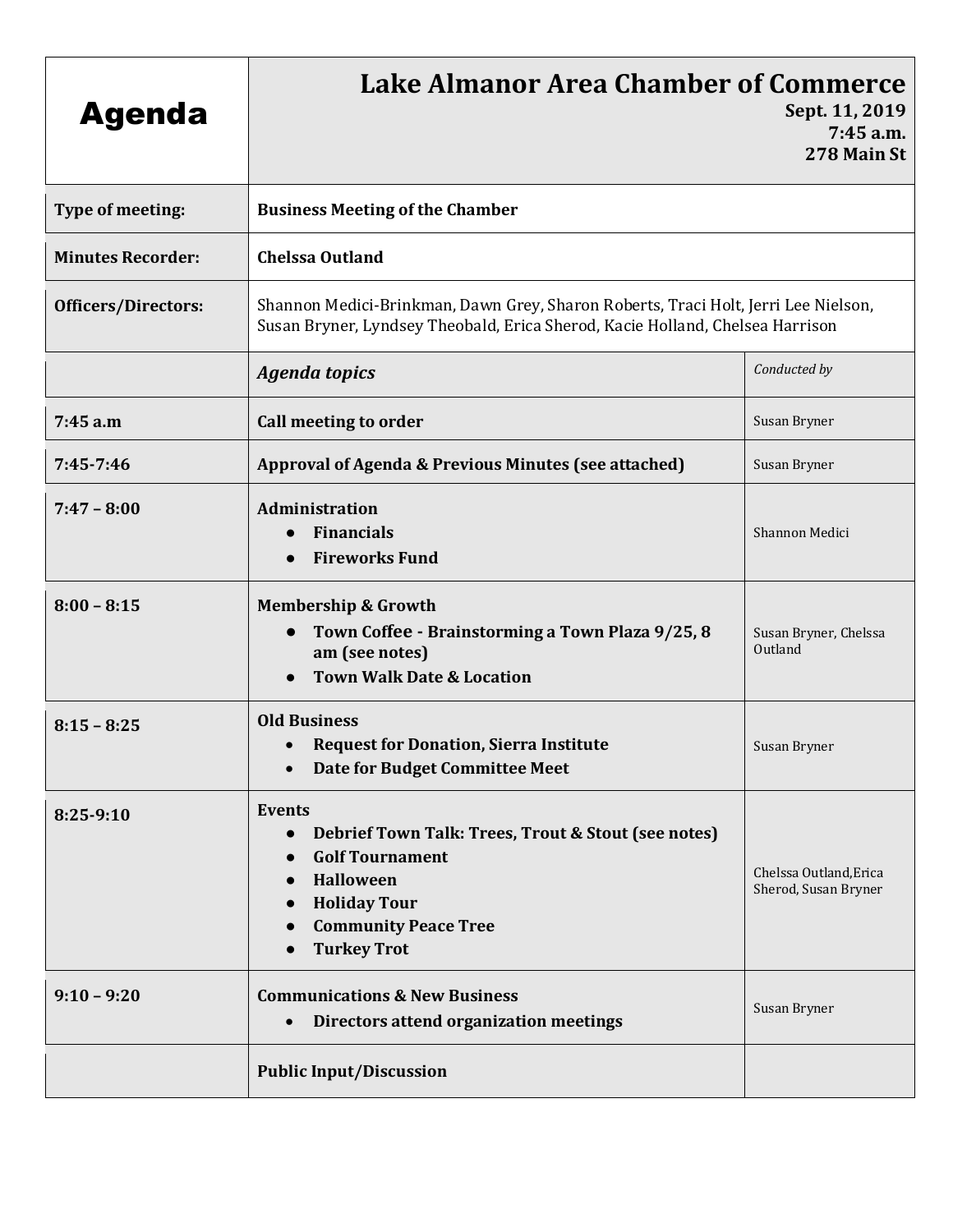# **Reports:**

## **Admin**

See Attached Member Status Report. Financials will be sent in a future email.

## **Membership & Growth**

Town Coffee – A Town Plaza for year-round activities. Susan Bryner will facilitate this discussion of planning and funding. Three pdfs to be used for talking points are located here: [Plaza on the Cheap,](http://www.chamberorganizer.com/chester-lakealmanor/docs/Plaza_On_The_Cheap.pdf) [Show Me The Money,](http://www.chamberorganizer.com/chester-lakealmanor/docs/ShowMeTheMoney.pdf) [Pop Up Plaza Research](http://www.chamberorganizer.com/chester-lakealmanor/docs/PopUpPlaza_Research.pdf)

## **Event Reports**

• Fireworks: Committee Chair: Jay Sableman

Final payment of \$9500 went out this month. Jay has plans in the works with Bret Womack to build a barge for next year. He will send us the quote for barge lit fireworks when he gets one. Ideas for funding fireworks to be brainstormed: for those interested in ideas please look at the pdf Show Me The **[Money](http://www.chamberorganizer.com/chester-lakealmanor/docs/ShowMeTheMoney.pdf)** 

- Town Talk: Trees Trout & Stout. Town Talk Committee: Susan Bryner, Chelssa Outland, Moorea Stout Many positive comments on the organization and content. Attendance less than hoped for. Future events need to be in a more accessible and in visible location. Suggest that the focus of this Town Talk be put on a continuing or annual rotation regarding economic development and environmental resources.
	- $\circ$  Income \$205
	- o Expenses \$ 550
	- o Net Expense \$345
- Golf Tournament: Committee: Lyndsey Theobald, Ronnie Theobald, Chelssa Outland This is our biggest fundraiser to fund our Chamber's work for our community. We need updates from each Director on where they are on their sponsors for the Golf Tournament packets received in May. Please see attached list of sponsors and let Chelssa know if there are any you have gotten who are not listed.

#### 2019 Golf Tournament Sponsor List

- 1. Holiday Market- \$100 hole sponsor
- 2. Almanor Dry Dock \$100 hole sponsor
- 3. Lake Almanor Ace Hardware \$100 hole sponsor
- 4. McNeill Security Storage \$100 hole sponsor
- 5. Rouland Insurance -\$100 hole sponsor (need to collect checks)
- 6. Diversified Resources -\$100 hole sponsor
- 7. Coldwell Banker -hole Sponsor + hole activity Fireball
- 8. Seneca Healthcare District hole sponsor
- 9. Plumas Bank Traci Smith hole sponsor
- 10. Edward Jones, Carla Parsons, Financial Advisor
- 11. Collins Pine Company hole
- 12. North Shore Campground hole
- 13. Lake Almanor Brokers hole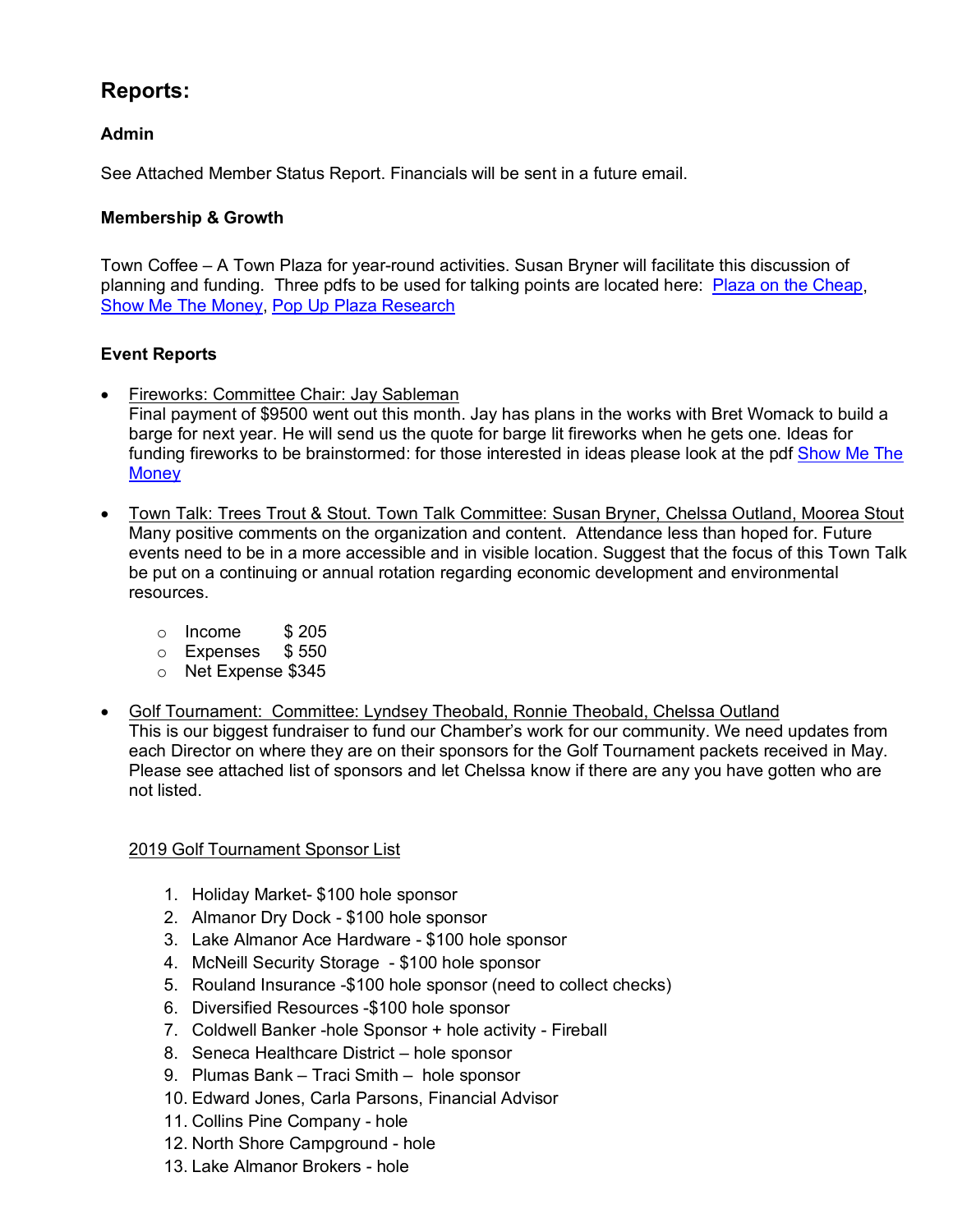- 14. Holiday Investments hole
- 15. All Phase Landscapes hole
- 16. Kacie & Arlie Holland, Realtors hole
- 17. Berkshire Hathaway hole + hole activity

### 2019 Golf tournament Donation List

- 1) Almanor Style Gift Card and basket
- 2) Coffee Station Gift Card Donated
- 3) Seneca Healthcare District
- 4) Luloops Nancy Boline Handmade Wreath
- 5) Theobald Golf Solutions
- 6) Possibly Katelyn Theobald Interior Design
- 7) Tom Wallick Pottery
- 8) B & B Booksellers Gift Card or Basket

## Halloween

Last year's Costume contest was well received by children, parents and community. Plans for this year? Keep it the same?



Lake Almanor to Indian Valley Holiday Tour. Committee: Erica Sherod, Chelsea Harrison, Chelssa Outland

Meeting this coming weekend. Will share progress.

Community Peace Tree. Committee: Susan Bryner, Cheri McIntire, Sharon Henry The committee will be meeting this month to discuss restringing lights, potential purchase needs and this year's program. For Directors and members not familiar with this event, please see the original vision below.

*Peace and goodwill in the world starts within the hearts and minds individuals, families and communities. We wish for our Chester/Lake Almanor community to express a collective desire for peace and goodwill among ourselves by creating a symbolic and powerful expression of that which we long for in the world.* 

*Lighting this tree together, at the beginning of our holiday season and on the weekend that our nation celebrates the service and sacrifice of our brothers and sisters for our national safety and security, we put forth our intention for peace and good will in the world and in our community.*

*The lights of this tree shall remind us of the commitment we make this day in memory of those who have served us and of our intention to live beside each other in peace and harmony throughout the season.*

## **Communications & New Business**

Connecting with Community. Our Chamber's motto, *Reach Out. Connect. Take Part.* needs to be seen as well as heard. Your Chamber President is asking that we, as Directors, pick an organization of our choice and commit to attending their meetings, representing our Chamber, and writing a very, very short report of their activities for our Chamber Agenda notes. Discussion? Below are some ideas.

Almanor Recreation & Parks District Seneca Hospital Board Chester Fire/CPUD Peninsula Fire